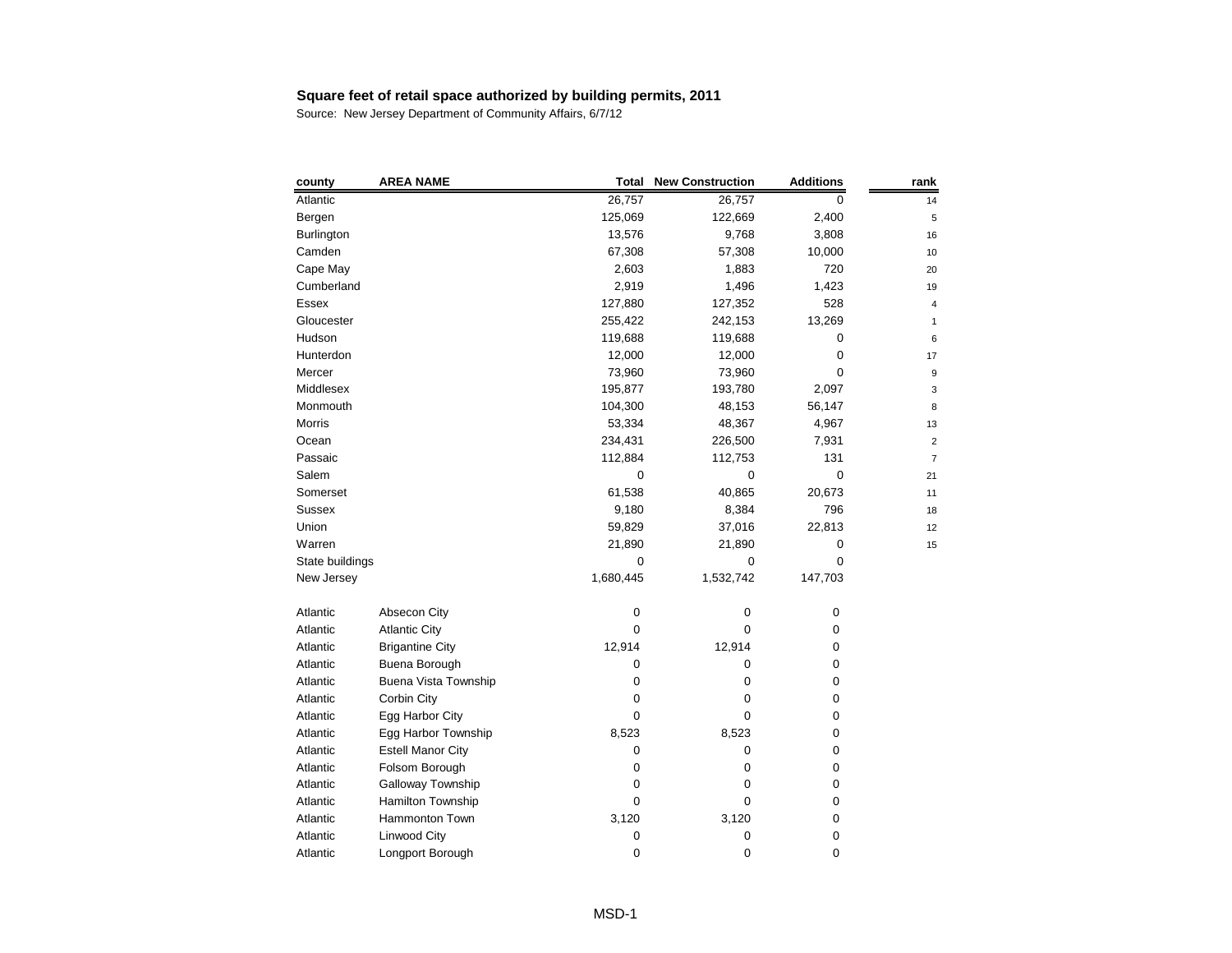| county   | <b>AREA NAME</b>          | <b>Total</b> | <b>New Construction</b> | <b>Additions</b> | rank |
|----------|---------------------------|--------------|-------------------------|------------------|------|
| Atlantic | Margate City              | 0            | 0                       | 0                |      |
| Atlantic | Mullica Township          | 0            | 0                       | 0                |      |
| Atlantic | Northfield City           | 0            | 0                       | 0                |      |
| Atlantic | Pleasantville City        | 2,200        | 2,200                   | 0                |      |
| Atlantic | Port Republic City        | 0            | 0                       | 0                |      |
| Atlantic | Somers Point City         | 0            | 0                       | 0                |      |
| Atlantic | <b>Ventnor City</b>       | 0            | 0                       | 0                |      |
| Atlantic | Weymouth Township         | 0            | 0                       | 0                |      |
| Bergen   | Allendale Borough         | 0            | 0                       | 0                |      |
| Bergen   | Alpine Borough            | 0            | 0                       | 0                |      |
| Bergen   | Bergenfield Borough       | 0            | 0                       | 0                |      |
| Bergen   | Bogota Borough            | 0            | 0                       | 0                |      |
| Bergen   | Carlstadt Borough         | 0            | 0                       | 0                |      |
| Bergen   | Cliffside Park Borough    | 0            | 0                       | 0                |      |
| Bergen   | Closter Borough           | 0            | 0                       | 0                |      |
| Bergen   | Cresskill Borough         | 0            | 0                       | 0                |      |
| Bergen   | Demarest Borough          | 0            | 0                       | 0                |      |
| Bergen   | Dumont Borough            | 0            | 0                       | 0                |      |
| Bergen   | Elmwood Park Borough      | 0            | 0                       | 0                |      |
| Bergen   | East Rutherford Borough   | 975          | 0                       | 975              |      |
| Bergen   | Edgewater Borough         | 0            | 0                       | 0                |      |
| Bergen   | Emerson Borough           | 0            | 0                       | 0                |      |
| Bergen   | <b>Englewood City</b>     | 3,425        | 2,000                   | 1,425            |      |
| Bergen   | Englewood Cliffs Borough  | 0            | 0                       | 0                |      |
| Bergen   | Fair Lawn Borough         | 20,958       | 20,958                  | 0                |      |
| Bergen   | Fairview Borough          | 0            | 0                       | 0                |      |
| Bergen   | Fort Lee Borough          | 27,122       | 27,122                  | 0                |      |
| Bergen   | Franklin Lakes Borough    | 0            | 0                       | 0                |      |
| Bergen   | <b>Garfield City</b>      | 0            | 0                       | 0                |      |
| Bergen   | Glen Rock Borough         | 0            | 0                       | 0                |      |
| Bergen   | Hackensack City           | 0            | 0                       | 0                |      |
| Bergen   | Harrington Park Borough   | 0            | 0                       | 0                |      |
| Bergen   | Hasbrouck Heights Borough | 0            | 0                       | 0                |      |
| Bergen   | Haworth Borough           | 0            | 0                       | 0                |      |
| Bergen   | Hillsdale Borough         | 0            | 0                       | 0                |      |
| Bergen   | Ho-Ho-Kus Borough         | 0            | 0                       | 0                |      |
| Bergen   | Leonia Borough            | 0            | 0                       | 0                |      |
| Bergen   | Little Ferry Borough      | 0            | 0                       | 0                |      |
| Bergen   | Lodi Borough              | 0            | 0                       | 0                |      |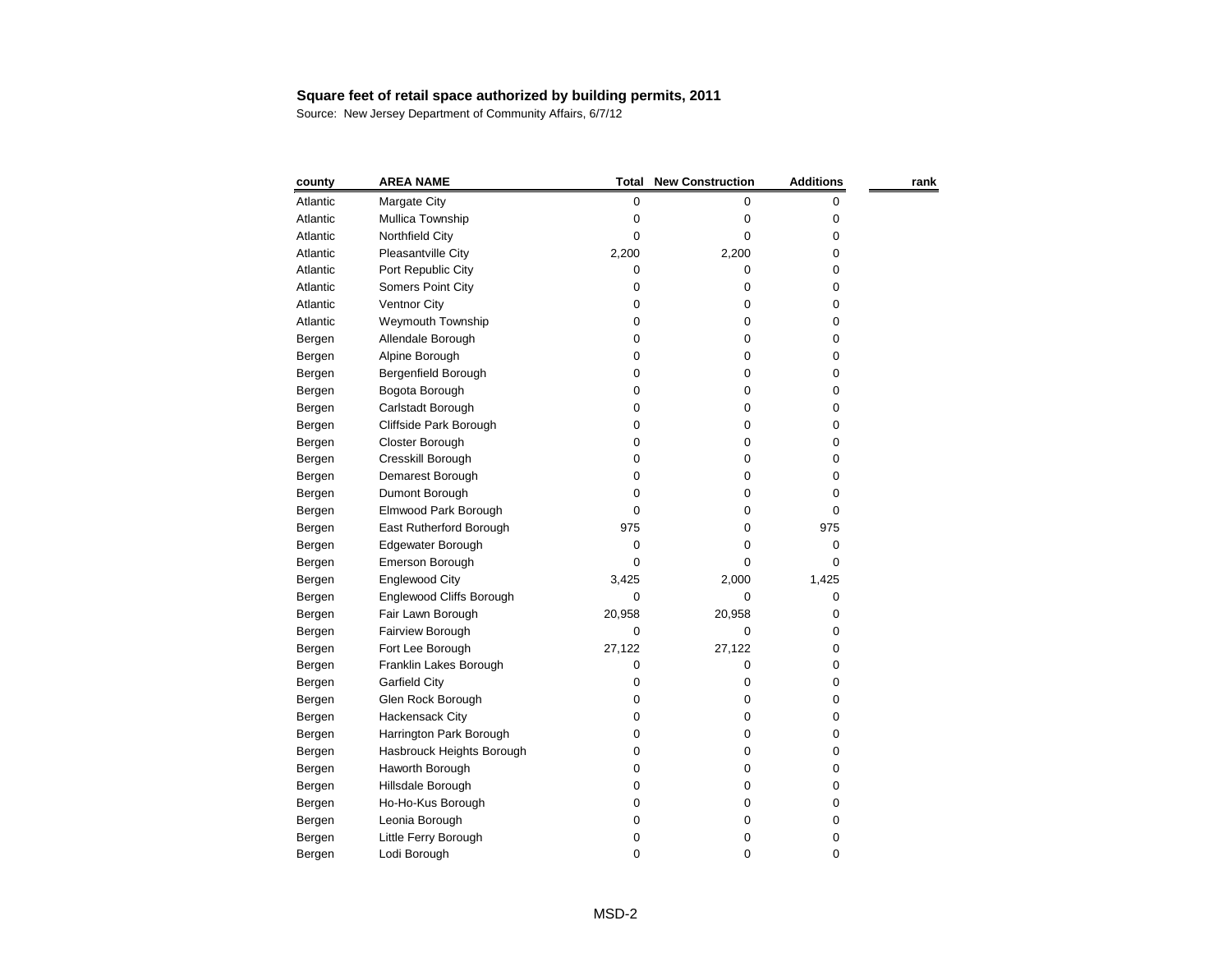| county | <b>AREA NAME</b>           | <b>Total</b> | <b>New Construction</b> | <b>Additions</b> | rank |
|--------|----------------------------|--------------|-------------------------|------------------|------|
| Bergen | Lyndhurst Township         | 0            | 0                       | 0                |      |
| Bergen | Mahwah Township            | 0            | 0                       | 0                |      |
| Bergen | Maywood Borough            | 27,988       | 27,988                  | 0                |      |
| Bergen | Midland Park Borough       | 0            | 0                       | 0                |      |
| Bergen | Montvale Borough           | 0            | 0                       | 0                |      |
| Bergen | Moonachie Borough          | 0            | 0                       | 0                |      |
| Bergen | New Milford Borough        | 0            | 0                       | 0                |      |
| Bergen | North Arlington Borough    | 0            | 0                       | 0                |      |
| Bergen | Northvale Borough          | 0            | 0                       | 0                |      |
| Bergen | Norwood Borough            | 0            | 0                       | 0                |      |
| Bergen | Oakland Borough            | 0            | 0                       | 0                |      |
| Bergen | Old Tappan Borough         | 0            | 0                       | 0                |      |
| Bergen | Oradell Borough            | 0            | 0                       | 0                |      |
| Bergen | Palisades Park Borough     | 0            | 0                       | 0                |      |
| Bergen | Paramus Borough            | 0            | 0                       | 0                |      |
| Bergen | Park Ridge Borough         | 0            | 0                       | 0                |      |
| Bergen | Ramsey Borough             | 29,763       | 29,763                  | 0                |      |
| Bergen | Ridgefield Borough         | 0            | 0                       | 0                |      |
| Bergen | Ridgefield Park Village    | 0            | 0                       | 0                |      |
| Bergen | Ridgewood Village          | 0            | 0                       | 0                |      |
| Bergen | River Edge Borough         | 0            | 0                       | 0                |      |
| Bergen | River Vale Township        | 0            | 0                       | 0                |      |
| Bergen | Rochelle Park Township     | 0            | 0                       | 0                |      |
| Bergen | Rockleigh Borough          | 0            | 0                       | 0                |      |
| Bergen | Rutherford Borough         | 0            | 0                       | 0                |      |
| Bergen | Saddle Brook Township      | 0            | 0                       | 0                |      |
| Bergen | Saddle River Borough       | 0            | 0                       | 0                |      |
| Bergen | South Hackensack Twp       | 0            | 0                       | 0                |      |
| Bergen | <b>Teaneck Township</b>    | 0            | 0                       | 0                |      |
| Bergen | <b>Tenafly Borough</b>     | 0            | 0                       | 0                |      |
| Bergen | Teterboro Borough          | 0            | 0                       | 0                |      |
| Bergen | Upper Saddle River Borough | 0            | 0                       | 0                |      |
| Bergen | <b>Waldwick Borough</b>    | 0            | 0                       | 0                |      |
| Bergen | <b>Wallington Borough</b>  | 0            | 0                       | 0                |      |
| Bergen | Washington Township        | 0            | 0                       | 0                |      |
| Bergen | Westwood Borough           | 14,838       | 14,838                  | 0                |      |
| Bergen | Woodcliff Lake Borough     | 0            | 0                       | 0                |      |
| Bergen | Wood-Ridge Borough         | 0            | 0                       | 0                |      |
| Bergen | <b>Wyckoff Township</b>    | 0            | 0                       | 0                |      |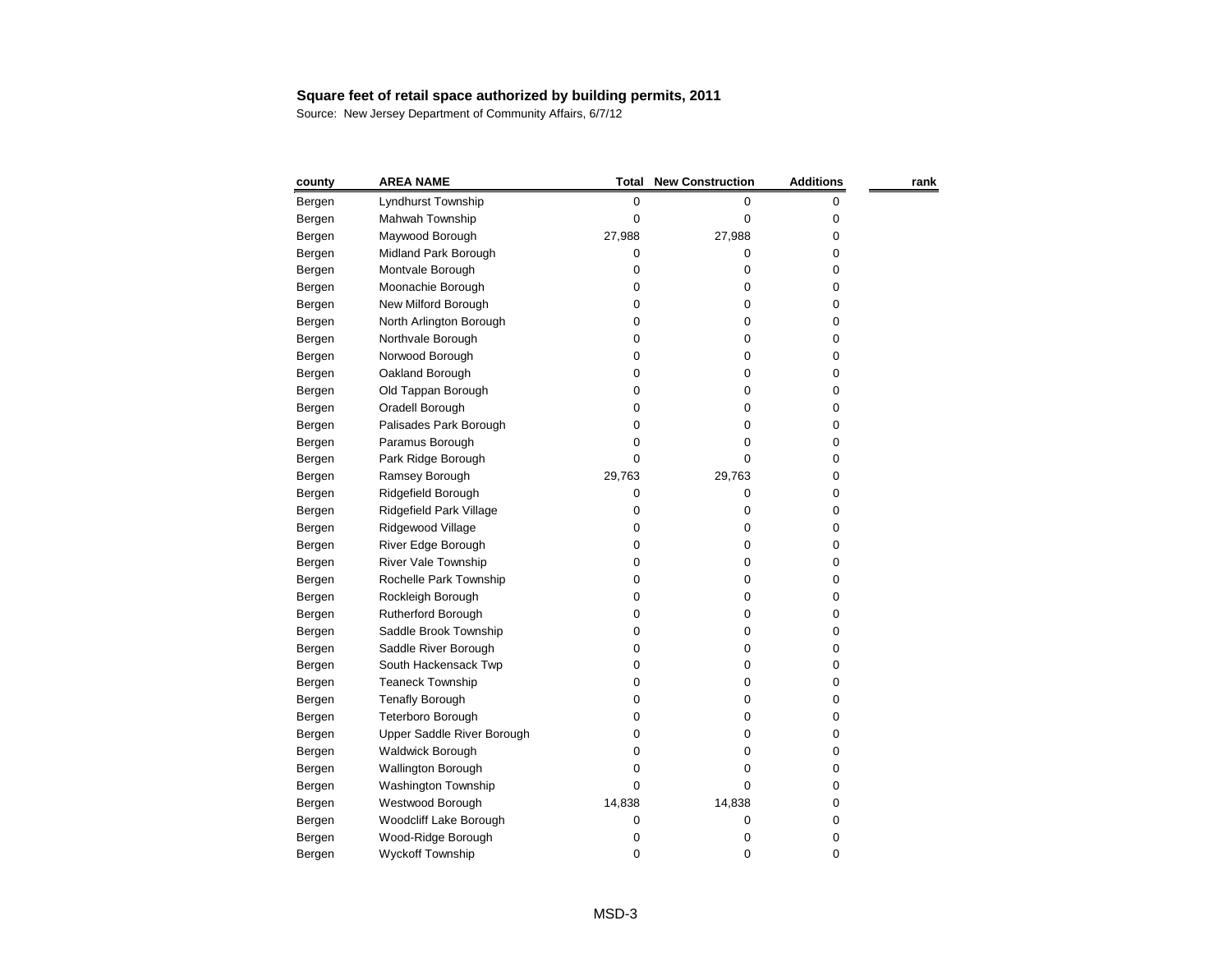| county            | <b>AREA NAME</b>               | Total     | <b>New Construction</b> | <b>Additions</b> | rank |
|-------------------|--------------------------------|-----------|-------------------------|------------------|------|
| Burlington        | <b>Bass River Township</b>     | $\pmb{0}$ | 0                       | 0                |      |
| <b>Burlington</b> | <b>Beverly City</b>            | 0         | 0                       | 0                |      |
| <b>Burlington</b> | <b>Bordentown City</b>         | 2         | 2                       | 0                |      |
| <b>Burlington</b> | Bordentown Township            | 0         | 0                       | 0                |      |
| <b>Burlington</b> | <b>Burlington City</b>         | 9,766     | 9,766                   | 0                |      |
| Burlington        | <b>Burlington Township</b>     | 0         | 0                       | 0                |      |
| Burlington        | <b>Chesterfield Township</b>   | 0         | 0                       | 0                |      |
| <b>Burlington</b> | Cinnaminson Township           | 3,808     | 0                       | 3,808            |      |
| <b>Burlington</b> | Delanco Township               | 0         | 0                       | 0                |      |
| <b>Burlington</b> | Delran Township                | 0         | 0                       | 0                |      |
| Burlington        | Eastampton Township            | 0         | 0                       | 0                |      |
| Burlington        | <b>Edgewater Park Township</b> | 0         | 0                       | 0                |      |
| <b>Burlington</b> | Evesham Township               | 0         | 0                       | 0                |      |
| Burlington        | Fieldsboro Borough             | 0         | 0                       | 0                |      |
| Burlington        | Florence Township              | 0         | 0                       | 0                |      |
| <b>Burlington</b> | Hainesport Township            | 0         | 0                       | 0                |      |
| Burlington        | Lumberton Township             | 0         | 0                       | 0                |      |
| Burlington        | Mansfield Township             | 0         | 0                       | 0                |      |
| Burlington        | Maple Shade Township           | 0         | 0                       | 0                |      |
| <b>Burlington</b> | Medford Township               | 0         | 0                       | 0                |      |
| Burlington        | Medford Lakes Borough          | 0         | 0                       | 0                |      |
| <b>Burlington</b> | Moorestown Township            | 0         | 0                       | 0                |      |
| Burlington        | Mount Holly Township           | 0         | 0                       | 0                |      |
| Burlington        | Mount Laurel Township          | 0         | 0                       | 0                |      |
| Burlington        | New Hanover Township           | 0         | 0                       | 0                |      |
| Burlington        | North Hanover Township         | 0         | 0                       | 0                |      |
| <b>Burlington</b> | Palmyra Borough                | 0         | 0                       | 0                |      |
| Burlington        | Pemberton Borough              | 0         | 0                       | 0                |      |
| <b>Burlington</b> | Pemberton Township             | 0         | 0                       | 0                |      |
| <b>Burlington</b> | <b>Riverside Township</b>      | 0         | 0                       | 0                |      |
| <b>Burlington</b> | <b>Riverton Borough</b>        | 0         | 0                       | 0                |      |
| Burlington        | Shamong Township               | 0         | 0                       | 0                |      |
| <b>Burlington</b> | Southampton Township           | 0         | 0                       | 0                |      |
| <b>Burlington</b> | Springfield Township           | 0         | 0                       | 0                |      |
| <b>Burlington</b> | Tabernacle Township            | 0         | 0                       | 0                |      |
| <b>Burlington</b> | Washington Township            | 0         | 0                       | 0                |      |
| Burlington        | <b>Westampton Township</b>     | 0         | 0                       | 0                |      |
| Burlington        | Willingboro Township           | 0         | 0                       | 0                |      |
| Burlington        | Woodland Township              | 0         | 0                       | 0                |      |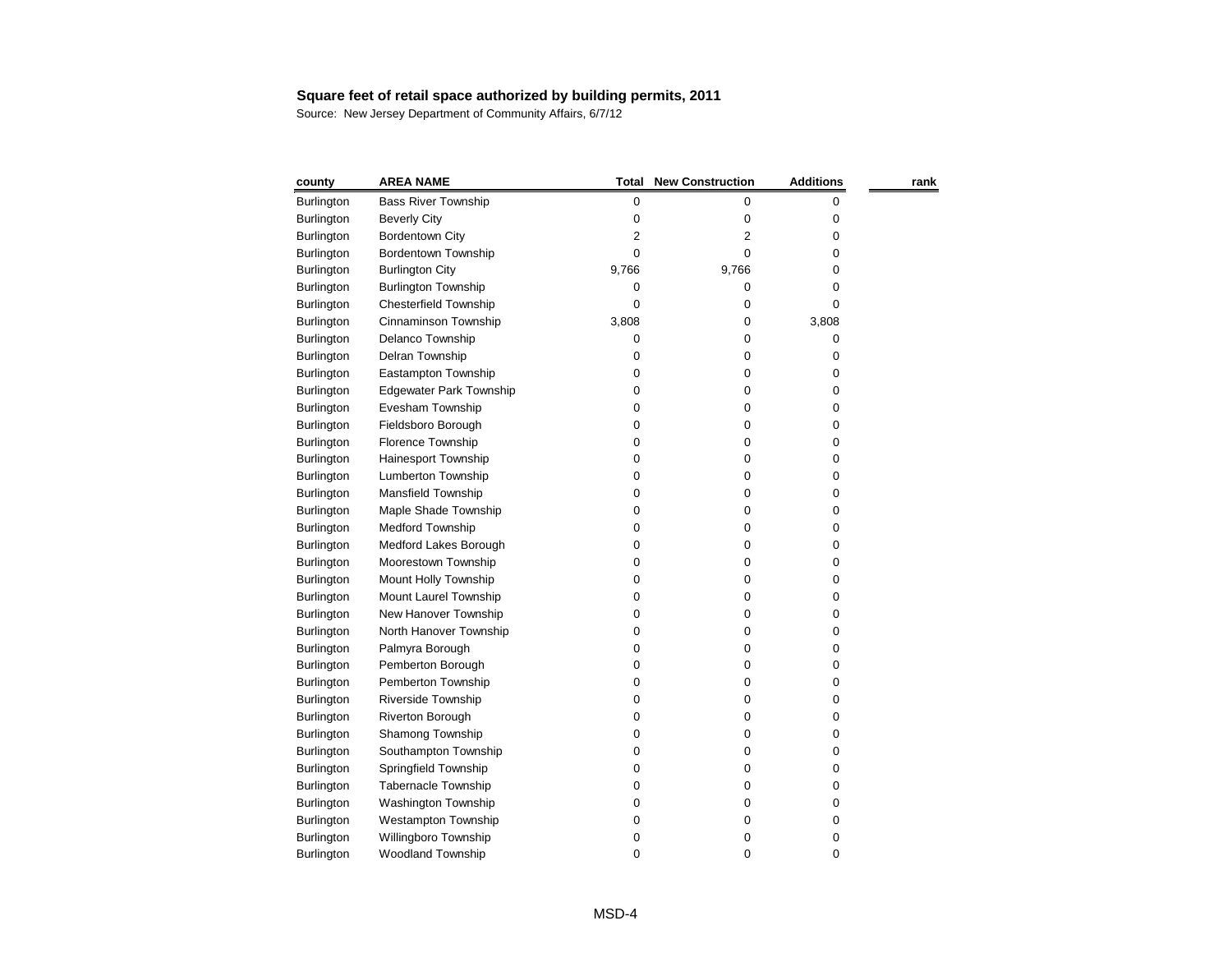| county     | <b>AREA NAME</b>           | <b>Total</b> | <b>New Construction</b> | <b>Additions</b> | rank |
|------------|----------------------------|--------------|-------------------------|------------------|------|
| Burlington | Wrightstown Borough        | $\pmb{0}$    | 0                       | 0                |      |
| Camden     | Audubon Borough            | 0            | 0                       | 0                |      |
| Camden     | Audubon Park Borough       | 0            | 0                       | 0                |      |
| Camden     | Barrington Borough         | 0            | 0                       | 0                |      |
| Camden     | Bellmawr Borough           | 24,697       | 24,697                  | 0                |      |
| Camden     | Berlin Borough             | 0            | 0                       | 0                |      |
| Camden     | <b>Berlin Township</b>     | 0            | 0                       | 0                |      |
| Camden     | Brooklawn Borough          | 0            | 0                       | 0                |      |
| Camden     | Camden City                | 0            | 0                       | 0                |      |
| Camden     | Cherry Hill Township       | 14,611       | 14,611                  | 0                |      |
| Camden     | Chesilhurst Borough        | 0            | 0                       | 0                |      |
| Camden     | Clementon Borough          | 0            | 0                       | 0                |      |
| Camden     | Collingswood Borough       | 0            | 0                       | 0                |      |
| Camden     | Gibbsboro Borough          | 0            | 0                       | 0                |      |
| Camden     | <b>Gloucester City</b>     | 0            | 0                       | 0                |      |
| Camden     | <b>Gloucester Township</b> | 12,000       | 12,000                  | 0                |      |
| Camden     | Haddon Township            | 0            | 0                       | 0                |      |
| Camden     | Haddonfield Borough        | 0            | 0                       | 0                |      |
| Camden     | Haddon Heights Borough     | 0            | 0                       | 0                |      |
| Camden     | Hi-nella Borough           | 0            | 0                       | 0                |      |
| Camden     | Laurel Springs Borough     | 0            | 0                       | 0                |      |
| Camden     | Lawnside Borough           | 0            | 0                       | 0                |      |
| Camden     | Lindenwold Borough         | 0            | 0                       | 0                |      |
| Camden     | Magnolia Borough           | 0            | 0                       | 0                |      |
| Camden     | Merchantville Borough      | 0            | 0                       | 0                |      |
| Camden     | Mount Ephraim Borough      | 0            | 0                       | 0                |      |
| Camden     | Oaklyn Borough             | 0            | 0                       | 0                |      |
| Camden     | Pennsauken Township        | 0            | 0                       | 0                |      |
| Camden     | Pine Hill Borough          | 0            | 0                       | 0                |      |
| Camden     | Pine Valley Borough        | 0            | 0                       | 0                |      |
| Camden     | Runnemede Borough          | 0            | 0                       | 0                |      |
| Camden     | Somerdale Borough          | 0            | 0                       | 0                |      |
| Camden     | Stratford Borough          | 0            | 0                       | 0                |      |
| Camden     | Tavistock Borough          | 0            | 0                       | 0                |      |
| Camden     | Voorhees Township          | 16,000       | 6,000                   | 10,000           |      |
| Camden     | Waterford Township         | 0            | 0                       | 0                |      |
| Camden     | Winslow Township           | 0            | 0                       | 0                |      |
| Camden     | Woodlynne Borough          | 0            | 0                       | 0                |      |
| Cape May   | Avalon Borough             | $\pmb{0}$    | 0                       | 0                |      |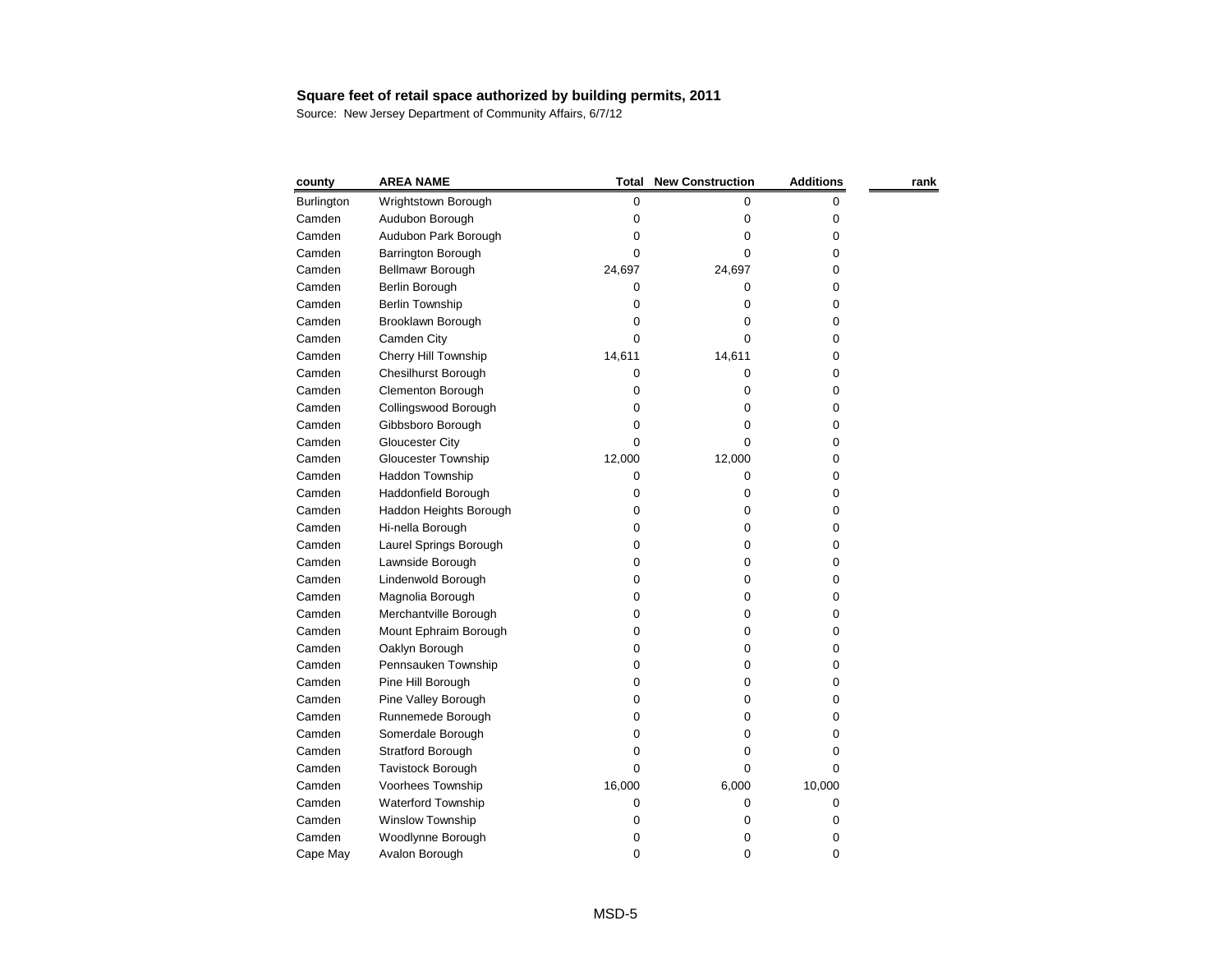| county       | <b>AREA NAME</b>                | <b>Total</b> | <b>New Construction</b> | <b>Additions</b> | rank |
|--------------|---------------------------------|--------------|-------------------------|------------------|------|
| Cape May     | Cape May City                   | 0            | 0                       | 0                |      |
| Cape May     | Cape May Point Borough          | 0            | 0                       | 0                |      |
| Cape May     | Dennis Township                 | 0            | 0                       | 0                |      |
| Cape May     | Lower Township                  | 0            | 0                       | 0                |      |
| Cape May     | Middle Township                 | 0            | 0                       | 0                |      |
| Cape May     | North Wildwood City             | 0            | 0                       | 0                |      |
| Cape May     | Ocean City                      | 1,883        | 1,883                   | 0                |      |
| Cape May     | Sea Isle City                   | 0            | 0                       | 0                |      |
| Cape May     | Stone Harbor Borough            | 0            | 0                       | 0                |      |
| Cape May     | <b>Upper Township</b>           | 0            | 0                       | 0                |      |
| Cape May     | West Cape May Borough           | 0            | 0                       | 0                |      |
| Cape May     | West Wildwood Borough           | 0            | 0                       | 0                |      |
| Cape May     | <b>Wildwood City</b>            | 590          | 0                       | 590              |      |
| Cape May     | Wildwood Crest Borough          | 0            | 0                       | 0                |      |
| Cape May     | Woodbine Borough                | 130          | 0                       | 130              |      |
| Cumberland   | <b>Bridgeton City</b>           | 0            | 0                       | 0                |      |
| Cumberland   | <b>Commercial Township</b>      | 0            | 0                       | 0                |      |
| Cumberland   | Deerfield Township              | 0            | 0                       | 0                |      |
| Cumberland   | Downe Township                  | 0            | 0                       | 0                |      |
| Cumberland   | Fairfield Township              | 0            | 0                       | 0                |      |
| Cumberland   | <b>Greenwich Township</b>       | 0            | 0                       | 0                |      |
| Cumberland   | <b>Hopewell Township</b>        | 0            | 0                       | 0                |      |
| Cumberland   | Lawrence Township               | 0            | 0                       | 0                |      |
| Cumberland   | Maurice River Township          | 0            | 0                       | 0                |      |
| Cumberland   | Millville City                  | 1,496        | 1,496                   | 0                |      |
| Cumberland   | Shiloh Borough                  | 0            | 0                       | 0                |      |
| Cumberland   | <b>Stow Creek Township</b>      | 0            | 0                       | 0                |      |
| Cumberland   | <b>Upper Deerfield Township</b> | 0            | 0                       | 0                |      |
| Cumberland   | <b>Vineland City</b>            | 1,423        | 0                       | 1,423            |      |
| Essex        | <b>Belleville Township</b>      | 528          | 0                       | 528              |      |
| Essex        | <b>Bloomfield Township</b>      | 0            | 0                       | 0                |      |
| Essex        | Caldwell Borough                | 0            | 0                       | 0                |      |
| Essex        | Cedar Grove Township            | 0            | 0                       | 0                |      |
| <b>Essex</b> | East Orange City                | 0            | 0                       | 0                |      |
| Essex        | <b>Essex Fells Borough</b>      | 0            | 0                       | 0                |      |
| Essex        | Fairfield Township              | 0            | 0                       | 0                |      |
| Essex        | Glen Ridge Borough              | 0            | 0                       | 0                |      |
| Essex        | Irvington Township              | 9,368        | 9,368                   | 0                |      |
| Essex        | Livingston Township             | 0            | 0                       | 0                |      |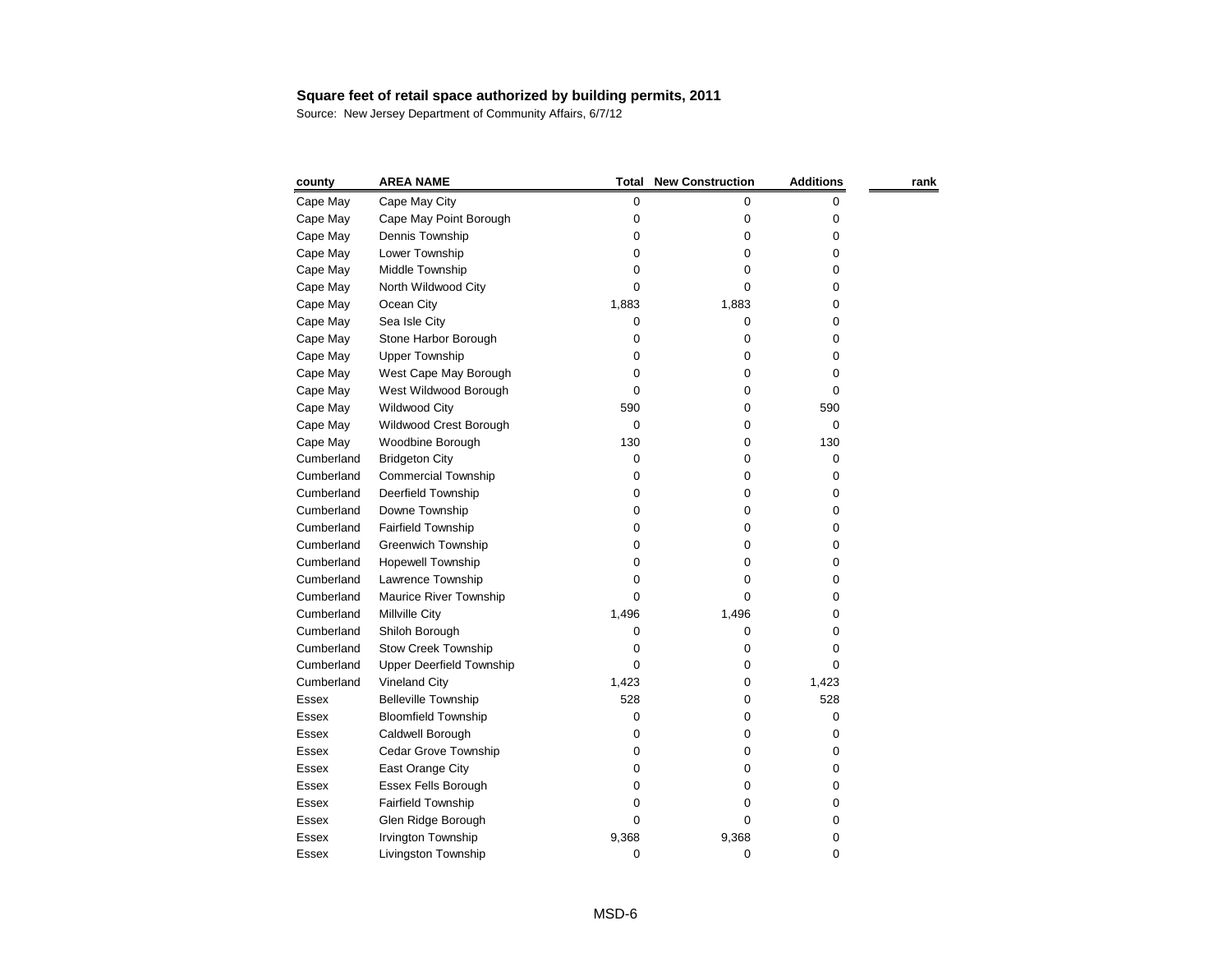| county       | <b>AREA NAME</b>           | <b>Total</b> | <b>New Construction</b> | <b>Additions</b> | rank |
|--------------|----------------------------|--------------|-------------------------|------------------|------|
| <b>Essex</b> | Maplewood Township         | 12,175       | 12,175                  | 0                |      |
| Essex        | Millburn Township          | 0            | 0                       | 0                |      |
| Essex        | Montclair Township         | 0            | 0                       | 0                |      |
| Essex        | <b>Newark City</b>         | 100,735      | 100,735                 | 0                |      |
| Essex        | North Caldwell Borough     | 0            | 0                       | 0                |      |
| <b>Essex</b> | Nutley Township            | 0            | 0                       | 0                |      |
| Essex        | City of Orange Township    | 5,074        | 5,074                   | 0                |      |
| Essex        | Roseland Borough           | 0            | 0                       | 0                |      |
| <b>Essex</b> | South Orange Village       | 0            | 0                       | 0                |      |
| <b>Essex</b> | Verona Township            | 0            | 0                       | 0                |      |
| Essex        | West Caldwell Township     | 0            | 0                       | 0                |      |
| Essex        | West Orange Township       | 0            | 0                       | 0                |      |
| Gloucester   | Clayton Borough            | 0            | 0                       | 0                |      |
| Gloucester   | Deptford Township          | 150          | 150                     | 0                |      |
| Gloucester   | East Greenwich Township    | 0            | 0                       | 0                |      |
| Gloucester   | Elk Township               | 0            | 0                       | 0                |      |
| Gloucester   | Franklin Township          | 0            | 0                       | 0                |      |
| Gloucester   | Glassboro Borough          | 0            | 0                       | 0                |      |
| Gloucester   | <b>Greenwich Township</b>  | 0            | 0                       | 0                |      |
| Gloucester   | Harrison Township          | 18,930       | 14,639                  | 4,291            |      |
| Gloucester   | Logan Township             | 3,116        | 0                       | 3,116            |      |
| Gloucester   | Mantua Township            | 0            | 0                       | 0                |      |
| Gloucester   | Monroe Township            | 210,098      | 209,636                 | 462              |      |
| Gloucester   | National Park Borough      | 0            | 0                       | 0                |      |
| Gloucester   | Newfield Borough           | 0            | 0                       | 0                |      |
| Gloucester   | Paulsboro Borough          | 0            | 0                       | 0                |      |
| Gloucester   | Pitman Borough             | 0            | 0                       | 0                |      |
| Gloucester   | South Harrison Township    | 0            | 0                       | 0                |      |
| Gloucester   | Swedesboro Borough         | 0            | 0                       | 0                |      |
| Gloucester   | <b>Washington Township</b> | 17,728       | 17,728                  | 0                |      |
| Gloucester   | Wenonah Borough            | 0            | 0                       | 0                |      |
| Gloucester   | West Deptford Township     | 0            | 0                       | 0                |      |
| Gloucester   | Westville Borough          | O            | 0                       | 0                |      |
| Gloucester   | <b>Woodbury City</b>       | 0            | 0                       | 0                |      |
| Gloucester   | Woodbury Heights Borough   | O            | 0                       | 0                |      |
| Gloucester   | Woolwich Township          | 5,400        | 0                       | 5,400            |      |
| Hudson       | <b>Bayonne City</b>        | 90,976       | 90,976                  | 0                |      |
| Hudson       | East Newark Borough        | 0            | 0                       | 0                |      |
| Hudson       | <b>Guttenberg Town</b>     | 0            | 0                       | 0                |      |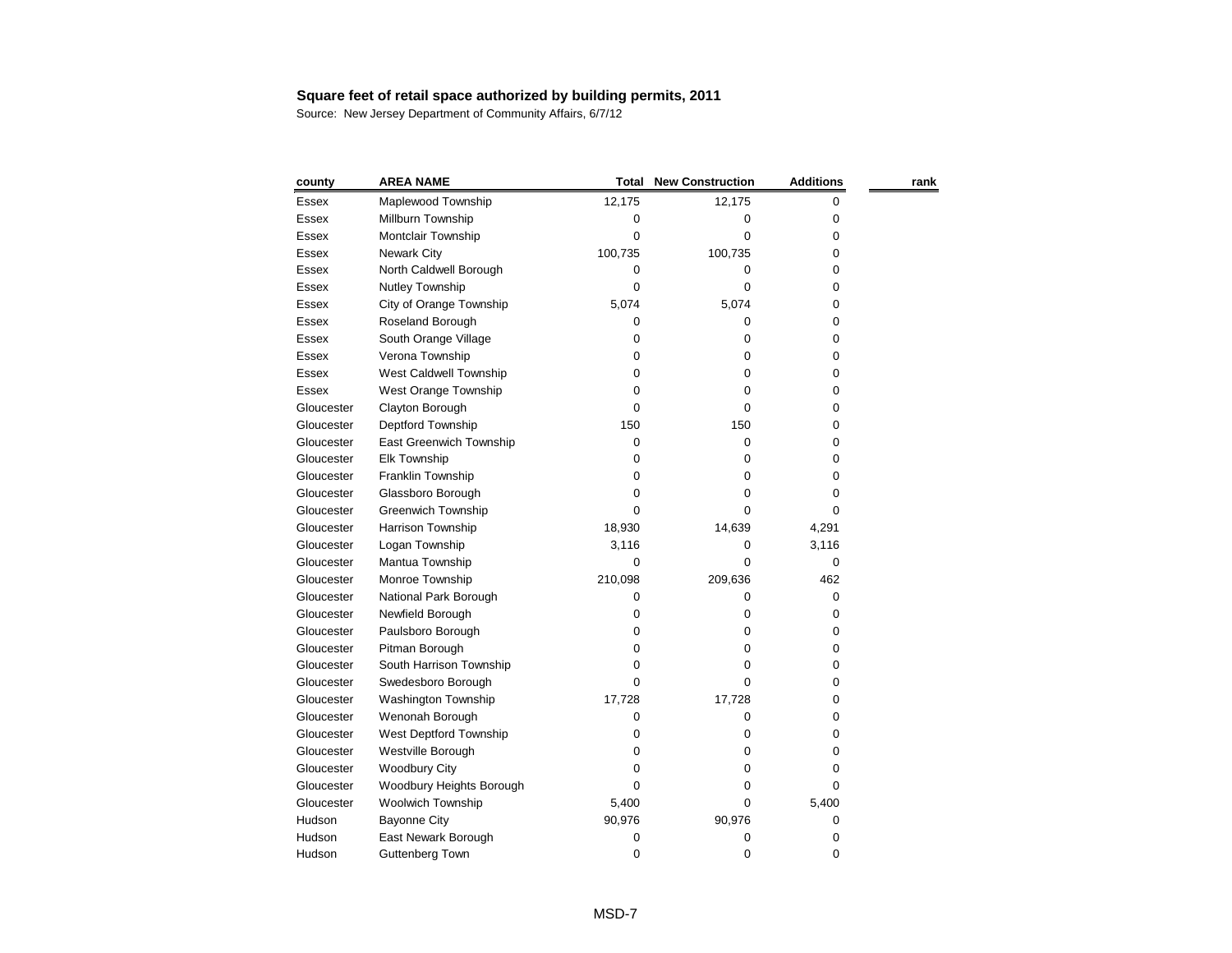| county    | <b>AREA NAME</b>          | <b>Total</b> | <b>New Construction</b> | <b>Additions</b> | rank |
|-----------|---------------------------|--------------|-------------------------|------------------|------|
| Hudson    | Harrison Town             | 0            | 0                       | 0                |      |
| Hudson    | Hoboken City              | 0            | 0                       | 0                |      |
| Hudson    | Jersey City               | 28,712       | 28,712                  | 0                |      |
| Hudson    | Kearny Town               | 0            | 0                       | 0                |      |
| Hudson    | North Bergen Township     | 0            | 0                       | 0                |      |
| Hudson    | Secaucus Town             | 0            | 0                       | 0                |      |
| Hudson    | <b>Union City</b>         | 0            | 0                       | 0                |      |
| Hudson    | Weehawken Township        | 0            | 0                       | 0                |      |
| Hudson    | West New York Town        | 0            | 0                       | 0                |      |
| Hunterdon | Alexandria Township       | 0            | 0                       | 0                |      |
| Hunterdon | Bethlehem Township        | 0            | 0                       | 0                |      |
| Hunterdon | <b>Bloomsbury Borough</b> | 0            | 0                       | 0                |      |
| Hunterdon | Califon Borough           | 0            | 0                       | 0                |      |
| Hunterdon | <b>Clinton Town</b>       | 0            | 0                       | 0                |      |
| Hunterdon | Clinton Township          | 0            | 0                       | 0                |      |
| Hunterdon | Delaware Township         | 0            | 0                       | 0                |      |
| Hunterdon | East Amwell Township      | 0            | 0                       | 0                |      |
| Hunterdon | Flemington Borough        | 0            | 0                       | 0                |      |
| Hunterdon | Franklin Township         | 0            | 0                       | 0                |      |
| Hunterdon | Frenchtown Borough        | 0            | 0                       | 0                |      |
| Hunterdon | Glen Gardner Borough      | 0            | 0                       | 0                |      |
| Hunterdon | Hampton Borough           | 0            | 0                       | 0                |      |
| Hunterdon | High Bridge Borough       | 0            | 0                       | 0                |      |
| Hunterdon | <b>Holland Township</b>   | 0            | 0                       | 0                |      |
| Hunterdon | Kingwood Township         | 0            | 0                       | 0                |      |
| Hunterdon | Lambertville City         | 0            | 0                       | 0                |      |
| Hunterdon | Lebanon Borough           | 0            | 0                       | 0                |      |
| Hunterdon | Lebanon Township          | 0            | Ω                       | 0                |      |
| Hunterdon | Milford Borough           | 0            | 0                       | 0                |      |
| Hunterdon | Raritan Township          | 12,000       | 12,000                  | 0                |      |
| Hunterdon | Readington Township       | 0            | 0                       | 0                |      |
| Hunterdon | Stockton Borough          | 0            | 0                       | 0                |      |
| Hunterdon | <b>Tewksbury Township</b> | 0            | 0                       | 0                |      |
| Hunterdon | Union Township            | 0            | 0                       | 0                |      |
| Hunterdon | West Amwell Township      | 0            | 0                       | 0                |      |
| Mercer    | East Windsor Township     | 0            | 0                       | 0                |      |
| Mercer    | Ewing Township            | 0            | 0                       | 0                |      |
| Mercer    | Hamilton Township         | 58,574       | 58,574                  | 0                |      |
| Mercer    | Hightstown Borough        | 0            | $\boldsymbol{0}$        | 0                |      |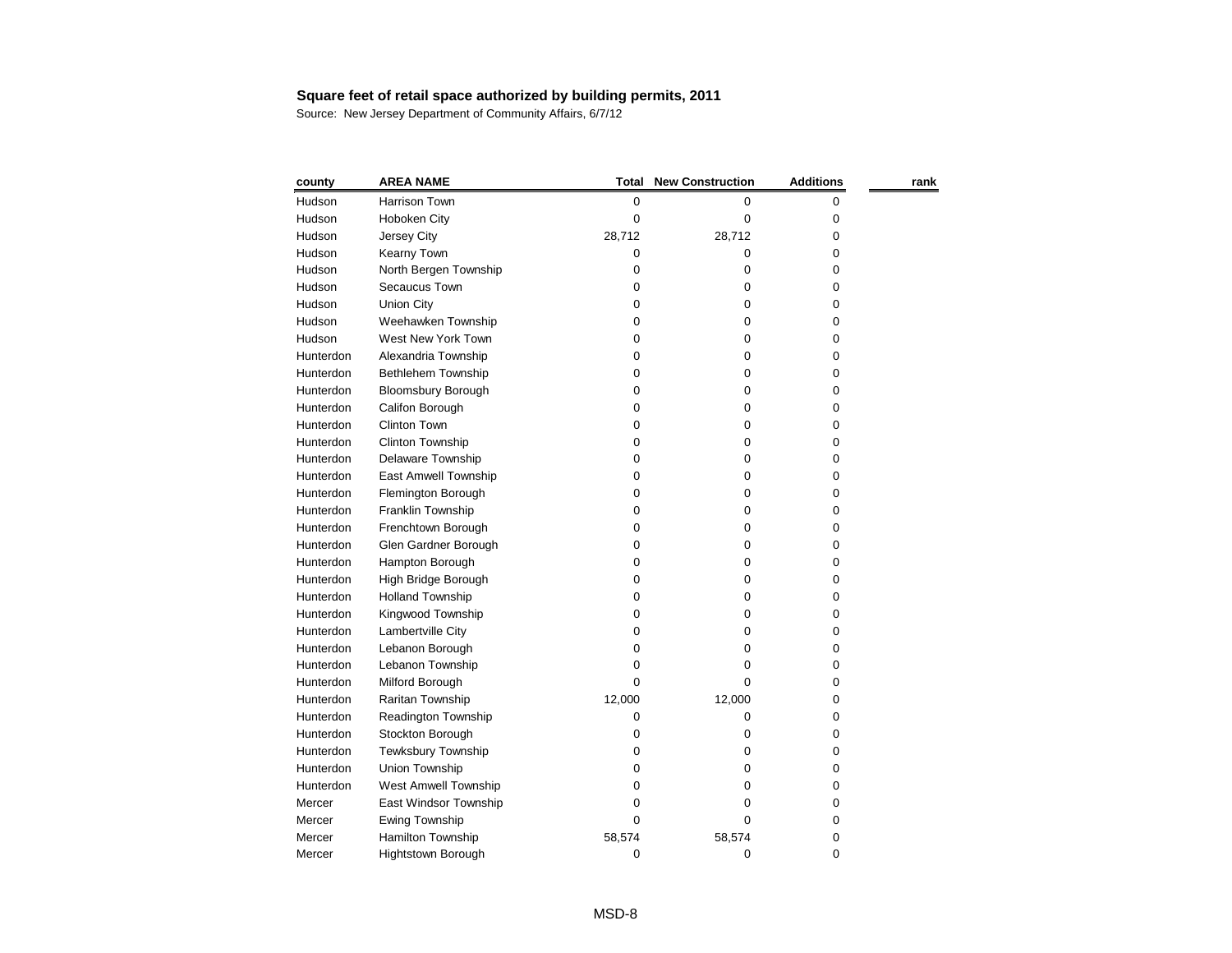| county    | <b>AREA NAME</b>             | <b>Total</b> | <b>New Construction</b> | <b>Additions</b> | rank |
|-----------|------------------------------|--------------|-------------------------|------------------|------|
| Mercer    | Hopewell Borough             | 0            | 0                       | 0                |      |
| Mercer    | <b>Hopewell Township</b>     | 0            | 0                       | 0                |      |
| Mercer    | Lawrence Township            | 0            | 0                       | 0                |      |
| Mercer    | Pennington Borough           | 0            | 0                       | 0                |      |
| Mercer    | Princeton Borough            | 0            | 0                       | 0                |      |
| Mercer    | Princeton Township           | 0            | 0                       | 0                |      |
| Mercer    | <b>Trenton City</b>          | 0            | 0                       | 0                |      |
| Mercer    | Robbinsville Township        | 0            | 0                       | 0                |      |
| Mercer    | West Windsor Township        | 15,386       | 15,386                  | 0                |      |
| Middlesex | Carteret Borough             | 0            | 0                       | 0                |      |
| Middlesex | Cranbury Township            | 0            | 0                       | 0                |      |
| Middlesex | Dunellen Borough             | 0            | 0                       | 0                |      |
| Middlesex | East Brunswick Township      | 10,000       | 10,000                  | 0                |      |
| Middlesex | Edison Township              | 0            | 0                       | 0                |      |
| Middlesex | Helmetta Borough             | 0            | 0                       | 0                |      |
| Middlesex | <b>Highland Park Borough</b> | 0            | 0                       | 0                |      |
| Middlesex | Jamesburg Borough            | 0            | 0                       | 0                |      |
| Middlesex | Old Bridge Township          | 6,552        | 6,552                   | 0                |      |
| Middlesex | Metuchen Borough             | 11,300       | 11,300                  | 0                |      |
| Middlesex | Middlesex Borough            | 0            | 0                       | 0                |      |
| Middlesex | Milltown Borough             | 0            | 0                       | 0                |      |
| Middlesex | Monroe Township              | 0            | 0                       | 0                |      |
| Middlesex | New Brunswick City           | 0            | 0                       | 0                |      |
| Middlesex | North Brunswick Township     | 0            | 0                       | 0                |      |
| Middlesex | Perth Amboy City             | 0            | 0                       | 0                |      |
| Middlesex | Piscataway Township          | 136,841      | 136,841                 | 0                |      |
| Middlesex | Plainsboro Township          | 0            | 0                       | 0                |      |
| Middlesex | Sayreville Borough           | 0            | 0                       | 0                |      |
| Middlesex | South Amboy City             | 0            | 0                       | 0                |      |
| Middlesex | South Brunswick Township     | 0            | 0                       | 0                |      |
| Middlesex | South Plainfield Borough     | 0            | 0                       | 0                |      |
| Middlesex | South River Borough          | 0            | 0                       | 0                |      |
| Middlesex | Spotswood Borough            | 0            | 0                       | 0                |      |
| Middlesex | Woodbridge Township          | 31,184       | 29,087                  | 2,097            |      |
| Monmouth  | Allenhurst Borough           | 0            | 0                       | 0                |      |
| Monmouth  | Allentown Borough            | 0            | 0                       | 0                |      |
| Monmouth  | <b>Asbury Park City</b>      | 0            | 0                       | 0                |      |
| Monmouth  | Atlantic Highlands Borough   | 0            | 0                       | 0                |      |
| Monmouth  | Avon-by-the-Sea Borough      | 0            | 0                       | 0                |      |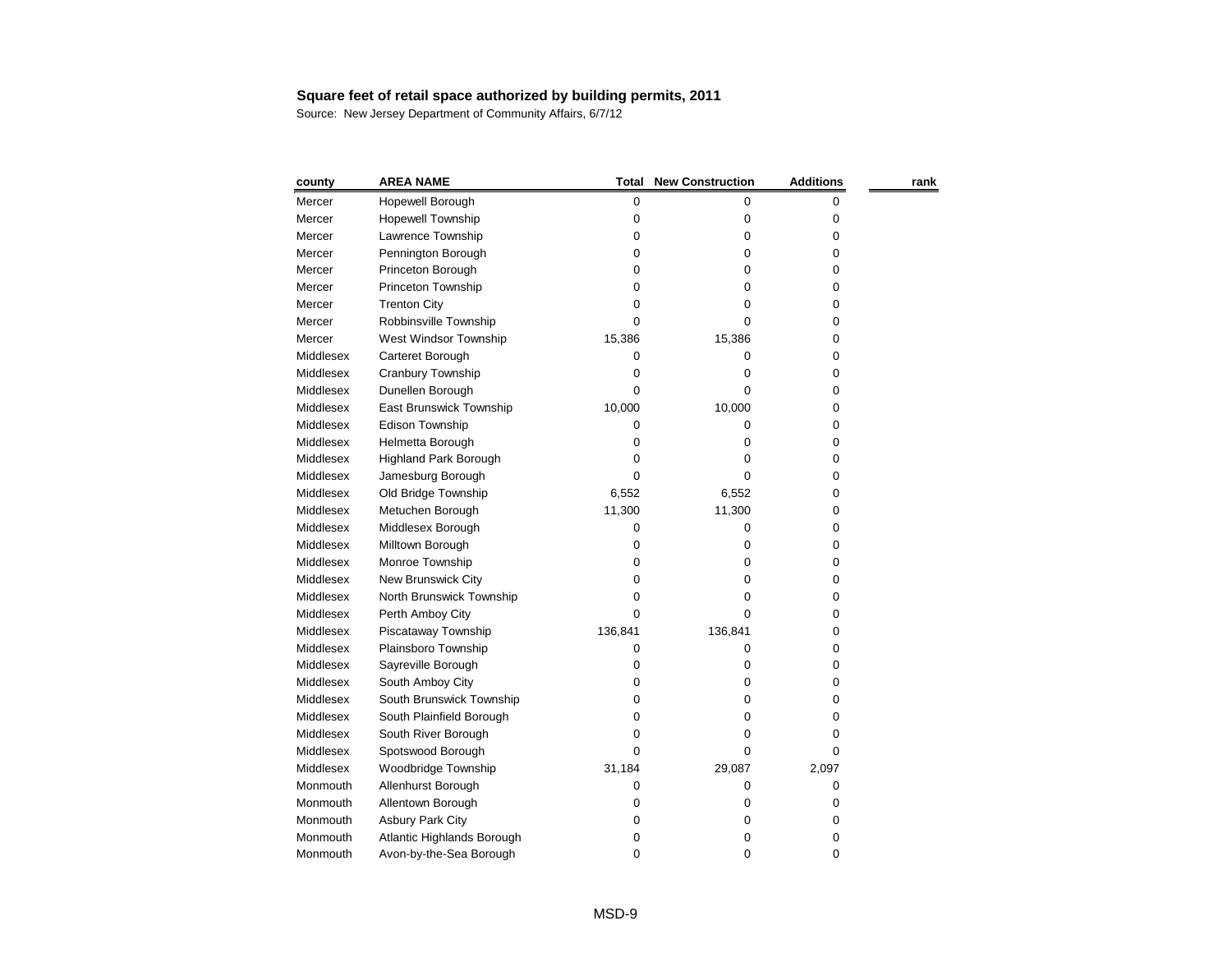| county   | <b>AREA NAME</b>             | Total  | <b>New Construction</b> | <b>Additions</b> | rank |
|----------|------------------------------|--------|-------------------------|------------------|------|
| Monmouth | Belmar Borough               | 0      | 0                       | 0                |      |
| Monmouth | <b>Bradley Beach Borough</b> | 0      | 0                       | 0                |      |
| Monmouth | <b>Brielle Borough</b>       | 0      | 0                       | 0                |      |
| Monmouth | <b>Colts Neck Township</b>   | 0      | 0                       | 0                |      |
| Monmouth | Deal Borough                 | 0      | 0                       | 0                |      |
| Monmouth | Eatontown Borough            | 0      | 0                       | 0                |      |
| Monmouth | Englishtown Borough          | 14,740 | 14,740                  | 0                |      |
| Monmouth | Fair Haven Borough           | 0      | 0                       | 0                |      |
| Monmouth | Farmingdale Borough          | 0      | 0                       | 0                |      |
| Monmouth | Freehold Borough             | 0      | 0                       | 0                |      |
| Monmouth | Freehold Township            | 0      | 0                       | 0                |      |
| Monmouth | Highlands Borough            | 0      | 0                       | 0                |      |
| Monmouth | <b>Holmdel Township</b>      | 0      | 0                       | 0                |      |
| Monmouth | <b>Howell Township</b>       | 38,148 | 0                       | 38,148           |      |
| Monmouth | Interlaken Borough           | 0      | 0                       | 0                |      |
| Monmouth | Keansburg Borough            | 0      | 0                       | 0                |      |
| Monmouth | Keyport Borough              | 16,600 | 0                       | 16,600           |      |
| Monmouth | Little Silver Borough        | 0      | 0                       | 0                |      |
| Monmouth | Loch Arbour Village          | 0      | 0                       | 0                |      |
| Monmouth | Long Branch City             | 0      | 0                       | 0                |      |
| Monmouth | Manalapan Township           | 0      | 0                       | 0                |      |
| Monmouth | Manasquan Borough            | 0      | 0                       | 0                |      |
| Monmouth | Marlboro Township            | 0      | 0                       | 0                |      |
| Monmouth | Matawan Borough              | 0      | 0                       | 0                |      |
| Monmouth | Aberdeen Township            | 18,132 | 18,132                  | 0                |      |
| Monmouth | Middletown Township          | 0      | 0                       | 0                |      |
| Monmouth | Millstone Township           | 0      | 0                       | 0                |      |
| Monmouth | Monmouth Beach Borough       | 0      | Ω                       | 0                |      |
| Monmouth | Neptune Township             | 0      | 0                       | 0                |      |
| Monmouth | Neptune City Borough         | 15,281 | 15,281                  | 0                |      |
| Monmouth | <b>Tinton Falls Borough</b>  | 0      | 0                       | 0                |      |
| Monmouth | Ocean Township               | 798    | 0                       | 798              |      |
| Monmouth | Oceanport Borough            | 0      | 0                       | 0                |      |
| Monmouth | <b>Hazlet Township</b>       | 0      | 0                       | 0                |      |
| Monmouth | Red Bank Borough             | 0      | 0                       | 0                |      |
| Monmouth | Roosevelt Borough            | 0      | Ω                       | 0                |      |
| Monmouth | Rumson Borough               | 0      | 0                       | 0                |      |
| Monmouth | Sea Bright Borough           | 0      | 0                       | 0                |      |
| Monmouth | Sea Girt Borough             | 0      | 0                       | 0                |      |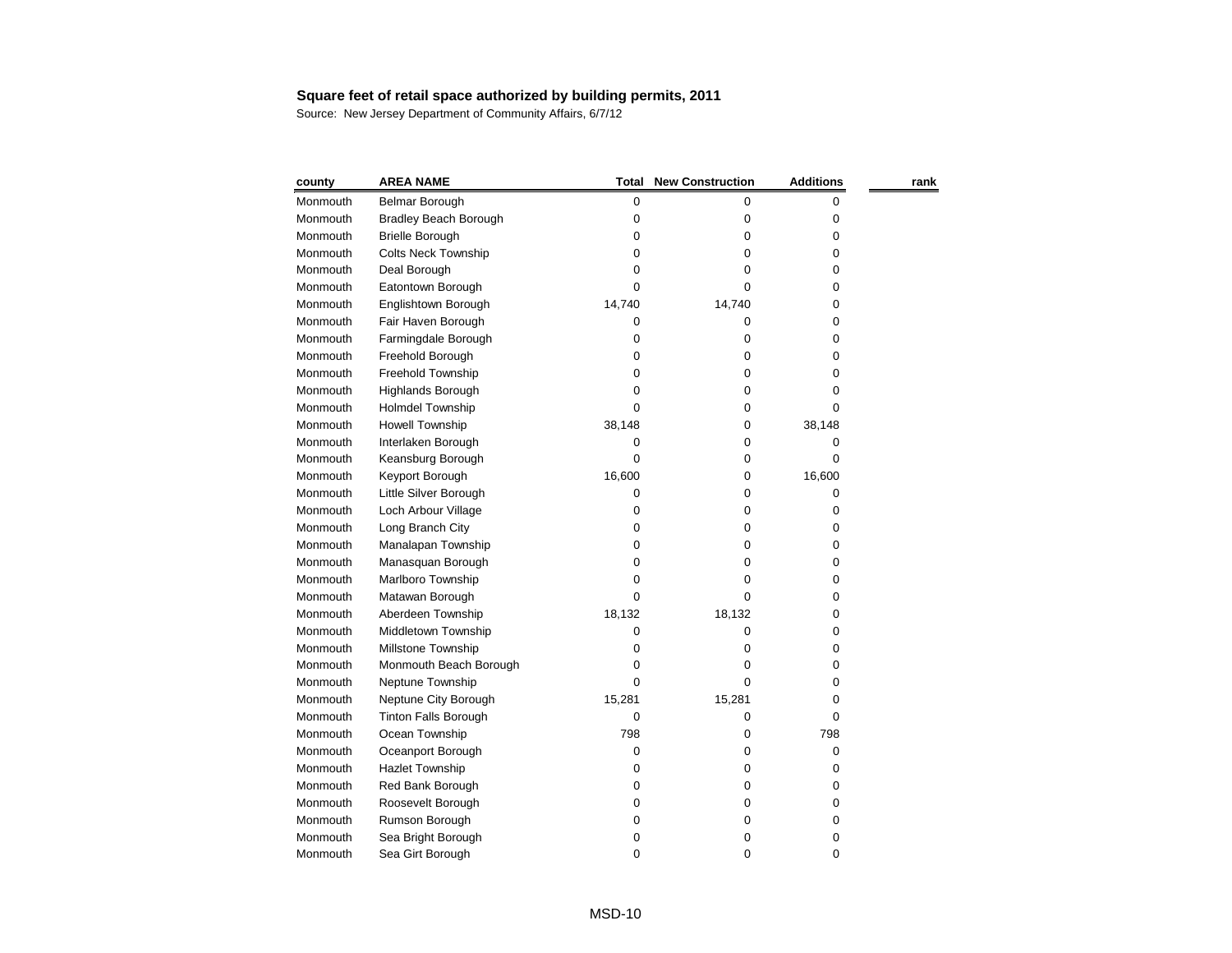| county        | <b>AREA NAME</b>               | <b>Total</b> | <b>New Construction</b> | <b>Additions</b> | rank |
|---------------|--------------------------------|--------------|-------------------------|------------------|------|
| Monmouth      | Shrewsbury Borough             | $\pmb{0}$    | 0                       | 0                |      |
| Monmouth      | Shrewsbury Township            | 0            | 0                       | 0                |      |
| Monmouth      | Lake Como Borough              | 0            | 0                       | 0                |      |
| Monmouth      | Spring Lake Borough            | 0            | 0                       | 0                |      |
| Monmouth      | Spring Lake Heights Boro       | 0            | 0                       | 0                |      |
| Monmouth      | Union Beach Borough            | 0            | 0                       | 0                |      |
| Monmouth      | <b>Upper Freehold Township</b> | 601          | 0                       | 601              |      |
| Monmouth      | Wall Township                  | 0            | 0                       | 0                |      |
| Monmouth      | West Long Branch Borough       | 0            | 0                       | 0                |      |
| <b>Morris</b> | <b>Boonton Town</b>            | 0            | 0                       | 0                |      |
| <b>Morris</b> | Boonton Township               | 0            | 0                       | 0                |      |
| <b>Morris</b> | <b>Butler Borough</b>          | 0            | 0                       | 0                |      |
| Morris        | Chatham Borough                | 0            | 0                       | 0                |      |
| <b>Morris</b> | Chatham Township               | 0            | 0                       | 0                |      |
| Morris        | Chester Borough                | 0            | 0                       | 0                |      |
| <b>Morris</b> | <b>Chester Township</b>        | 0            | 0                       | 0                |      |
| Morris        | Denville Township              | 0            | 0                       | 0                |      |
| <b>Morris</b> | Dover Town                     | 0            | 0                       | 0                |      |
| Morris        | East Hanover Township          | 2,880        | 0                       | 2,880            |      |
| Morris        | Florham Park Borough           | 0            | 0                       | 0                |      |
| <b>Morris</b> | Hanover Township               | 0            | 0                       | 0                |      |
| <b>Morris</b> | Harding Township               | 863          | 0                       | 863              |      |
| <b>Morris</b> | Jefferson Township             | 0            | 0                       | 0                |      |
| Morris        | Kinnelon Borough               | 0            | 0                       | 0                |      |
| Morris        | Lincoln Park Borough           | 0            | 0                       | 0                |      |
| <b>Morris</b> | Madison Borough                | 25,600       | 25,600                  | 0                |      |
| Morris        | Mendham Borough                | 0            | 0                       | 0                |      |
| Morris        | Mendham Township               | 0            | 0                       | 0                |      |
| Morris        | Mine Hill Township             | 0            | 0                       | 0                |      |
| Morris        | Montville Township             | 0            | 0                       | 0                |      |
| <b>Morris</b> | Morris Township                | 0            | 0                       | 0                |      |
| Morris        | Morris Plains Borough          | 0            | 0                       | 0                |      |
| Morris        | Morristown Town                | O            | 0                       | 0                |      |
| Morris        | Mountain Lakes Borough         | 0            | 0                       | 0                |      |
| Morris        | Mount Arlington Borough        | O            | O                       | 0                |      |
| Morris        | Mount Olive Township           | 16,062       | 14,838                  | 1,224            |      |
| Morris        | Netcong Borough                | 0            | 0                       | 0                |      |
| Morris        | Parsippany-Troy Hills Twp      | 2,005        | 2,005                   | 0                |      |
| Morris        | Long Hill Township             | 0            | 0                       | 0                |      |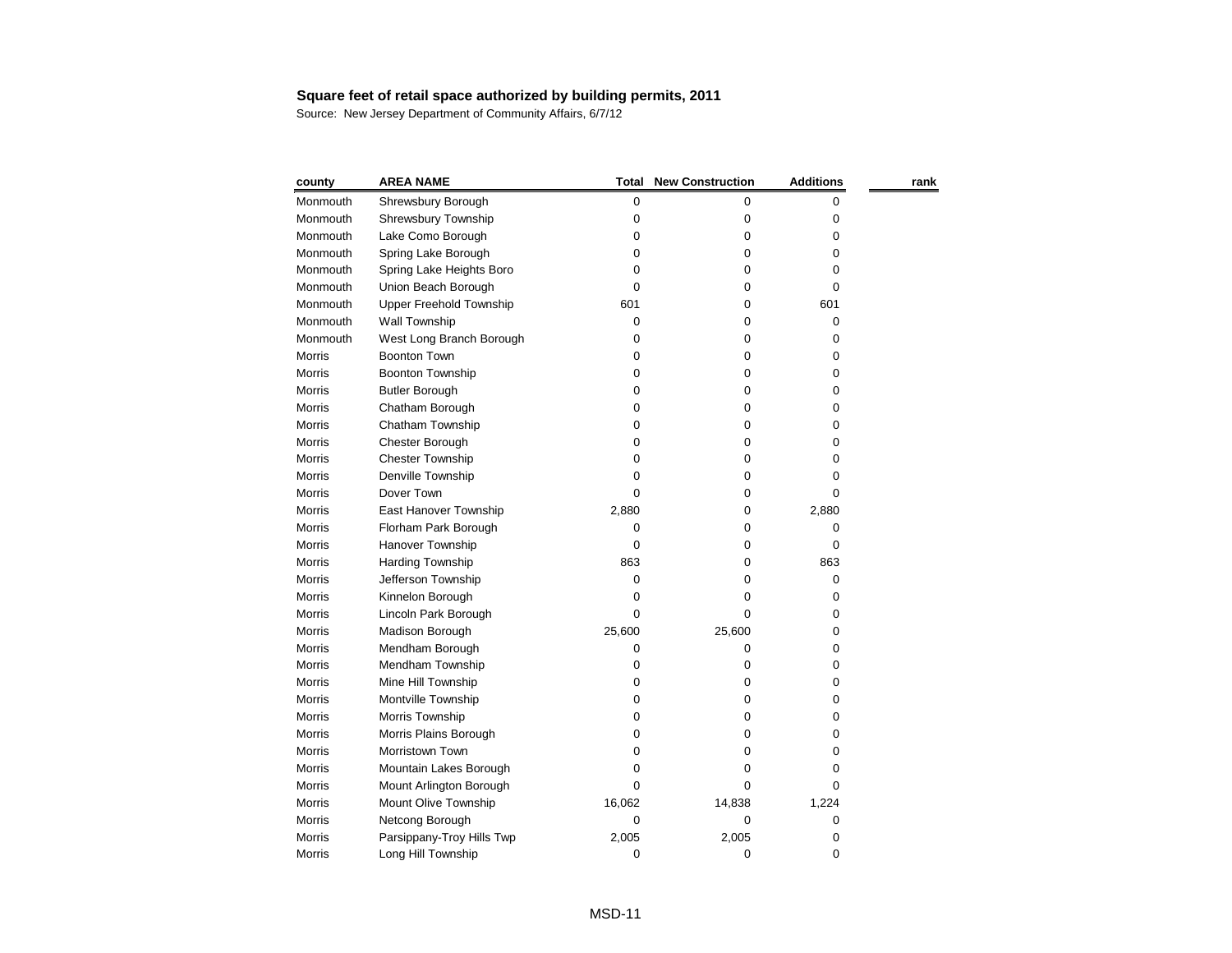| county        | <b>AREA NAME</b>              | Total   | <b>New Construction</b> | <b>Additions</b> | rank |
|---------------|-------------------------------|---------|-------------------------|------------------|------|
| Morris        | Pequannock Township           | 2,978   | 2,978                   | 0                |      |
| <b>Morris</b> | Randolph Township             | 0       | 0                       | 0                |      |
| <b>Morris</b> | Riverdale Borough             | 0       | 0                       | 0                |      |
| <b>Morris</b> | Rockaway Borough              | 0       | 0                       | 0                |      |
| <b>Morris</b> | Rockaway Township             | 0       | 0                       | 0                |      |
| <b>Morris</b> | Roxbury Township              | 0       | 0                       | 0                |      |
| <b>Morris</b> | Victory Gardens Borough       | 0       | 0                       | 0                |      |
| <b>Morris</b> | <b>Washington Township</b>    | 0       | 0                       | 0                |      |
| <b>Morris</b> | <b>Wharton Borough</b>        | 2,946   | 2,946                   | 0                |      |
| Ocean         | Barnegat Light Borough        | 0       | 0                       | 0                |      |
| Ocean         | Bay Head Borough              | 0       | 0                       | 0                |      |
| Ocean         | Beach Haven Borough           | 0       | 0                       | 0                |      |
| Ocean         | Beachwood Borough             | 0       | 0                       | 0                |      |
| Ocean         | <b>Berkeley Township</b>      | 5,496   | 5,496                   | 0                |      |
| Ocean         | <b>Brick Township</b>         | 36,880  | 36,880                  | 0                |      |
| Ocean         | Toms River Township           | 137,409 | 130,449                 | 6,960            |      |
| Ocean         | Eagleswood Township           | 0       | 0                       | 0                |      |
| Ocean         | Harvey Cedars Borough         | 0       | 0                       | 0                |      |
| Ocean         | <b>Island Heights Borough</b> | 0       | 0                       | 0                |      |
| Ocean         | Jackson Township              | 7,293   | 7,293                   | 0                |      |
| Ocean         | Lacey Township                | 2,993   | 2,993                   | 0                |      |
| Ocean         | Lakehurst Borough             | 0       | 0                       | 0                |      |
| Ocean         | Lakewood Township             | 24,074  | 24,074                  | 0                |      |
| Ocean         | Lavallette Borough            | 971     | 0                       | 971              |      |
| Ocean         | Little Egg Harbor Township    | 0       | 0                       | 0                |      |
| Ocean         | Long Beach Township           | 0       | 0                       | 0                |      |
| Ocean         | Manchester Township           | 0       | 0                       | 0                |      |
| Ocean         | Mantoloking Borough           | 0       | 0                       | 0                |      |
| Ocean         | Ocean Township                | 0       | 0                       | 0                |      |
| Ocean         | Ocean Gate Borough            | 0       | 0                       | 0                |      |
| Ocean         | Pine Beach Borough            | 0       | 0                       | 0                |      |
| Ocean         | <b>Plumsted Township</b>      | 0       | 0                       | 0                |      |
| Ocean         | Point Pleasant Borough        | 0       | 0                       | 0                |      |
| Ocean         | Point Pleasant Beach Boro     | 0       | 0                       | 0                |      |
| Ocean         | Seaside Heights Borough       | 0       | 0                       | 0                |      |
| Ocean         | Seaside Park Borough          | 0       | 0                       | 0                |      |
| Ocean         | Ship Bottom Borough           | 0       | 0                       | 0                |      |
| Ocean         | South Toms River Borough      | 0       | 0                       | 0                |      |
| Ocean         | <b>Stafford Township</b>      | 19,315  | 19,315                  | 0                |      |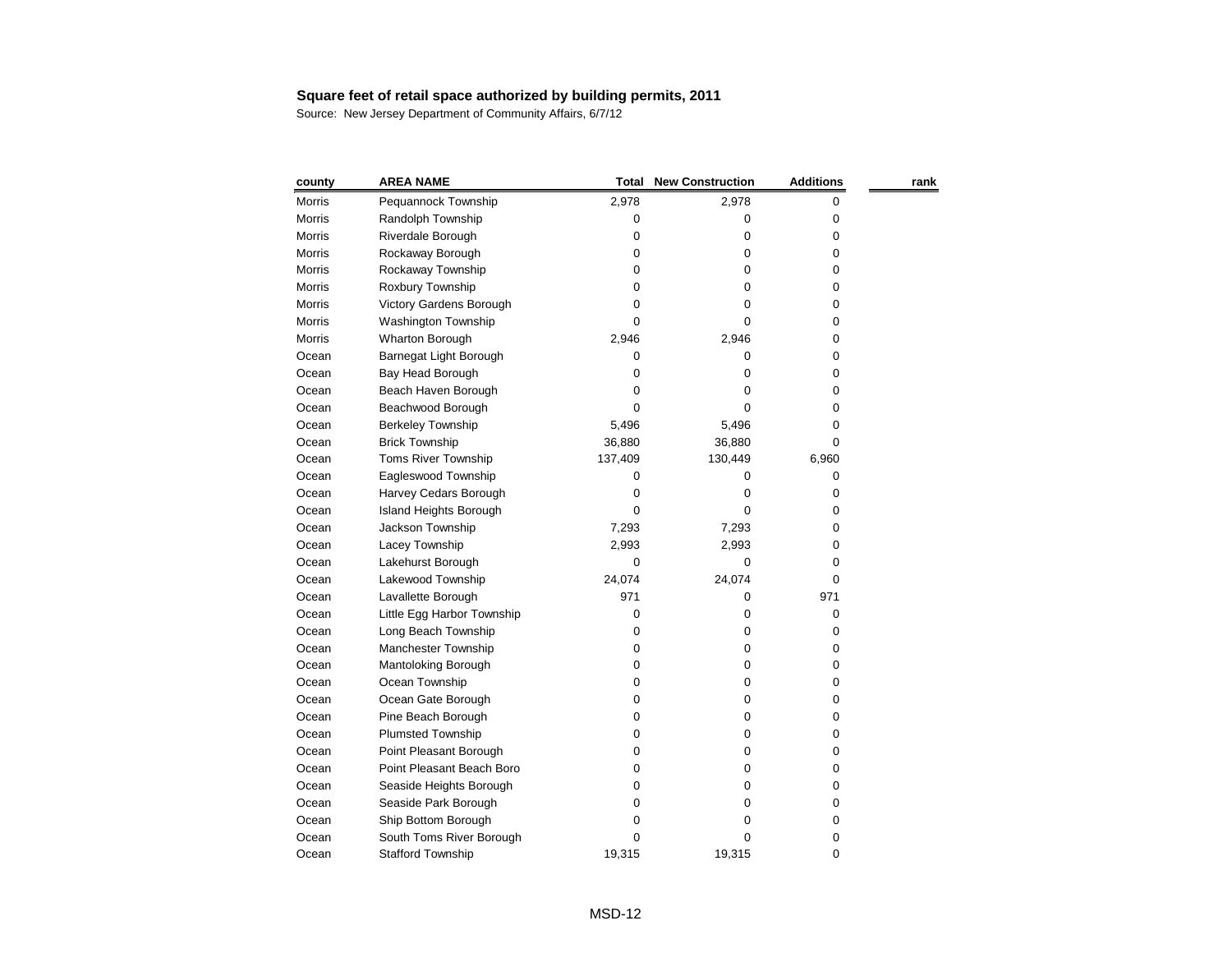| county   | <b>AREA NAME</b>                 | Total  | <b>New Construction</b> | <b>Additions</b> | rank |
|----------|----------------------------------|--------|-------------------------|------------------|------|
| Ocean    | Surf City Borough                | 0      | 0                       | 0                |      |
| Ocean    | <b>Tuckerton Borough</b>         | 0      | 0                       | 0                |      |
| Ocean    | <b>Barnegat Township</b>         | 0      | 0                       | 0                |      |
| Passaic  | <b>Bloomingdale Borough</b>      | 0      | 0                       | 0                |      |
| Passaic  | <b>Clifton City</b>              | 31,319 | 31,319                  | 0                |      |
| Passaic  | Haledon Borough                  | 0      | 0                       | 0                |      |
| Passaic  | Hawthorne Borough                | 0      | 0                       | 0                |      |
| Passaic  | Little Falls Township            | 131    | 0                       | 131              |      |
| Passaic  | North Haledon Borough            | 0      | 0                       | 0                |      |
| Passaic  | Passaic City                     | 0      | 0                       | 0                |      |
| Passaic  | Paterson City                    | 76,207 | 76,207                  | 0                |      |
| Passaic  | Pompton Lakes Borough            | 0      | 0                       | 0                |      |
| Passaic  | Prospect Park Borough            | 0      | 0                       | 0                |      |
| Passaic  | Ringwood Borough                 | 0      | 0                       | 0                |      |
| Passaic  | Totowa Borough                   | 0      | 0                       | 0                |      |
| Passaic  | Wanaque Borough                  | 0      | 0                       | 0                |      |
| Passaic  | Wayne Township                   | 0      | 0                       | 0                |      |
| Passaic  | West Milford Township            | 0      | 0                       | 0                |      |
| Passaic  | <b>Woodland Park Borough</b>     | 5,227  | 5,227                   | 0                |      |
| Salem    | Alloway Township                 | 0      | 0                       | 0                |      |
| Salem    | Elmer Borough                    | 0      | 0                       | 0                |      |
| Salem    | Elsinboro Township               | 0      | 0                       | 0                |      |
| Salem    | Lower Alloways Creek Twp         | 0      | 0                       | 0                |      |
| Salem    | Mannington Township              | 0      | 0                       | 0                |      |
| Salem    | Oldmans Township                 | 0      | 0                       | 0                |      |
| Salem    | Penns Grove Borough              | 0      | 0                       | 0                |      |
| Salem    | Pennsville Township              | 0      | 0                       | 0                |      |
| Salem    | Pilesgrove Township              | 0      | 0                       | 0                |      |
| Salem    | Pittsgrove Township              | 0      | 0                       | 0                |      |
| Salem    | Quinton Township                 | 0      | 0                       | 0                |      |
| Salem    | Salem City                       | 0      | 0                       | 0                |      |
| Salem    | <b>Carneys Point Township</b>    | 0      | 0                       | 0                |      |
| Salem    | <b>Upper Pittsgrove Township</b> | 0      | 0                       | 0                |      |
| Salem    | Woodstown Borough                | 0      | 0                       | 0                |      |
| Somerset | <b>Bedminster Township</b>       | O      | 0                       | 0                |      |
| Somerset | <b>Bernards Township</b>         | 0      | 0                       | 0                |      |
| Somerset | Bernardsville Borough            | 2,260  | 0                       | 2,260            |      |
| Somerset | Bound Brook Borough              | 0      | 0                       | 0                |      |
| Somerset | <b>Branchburg Township</b>       | 0      | 0                       | 0                |      |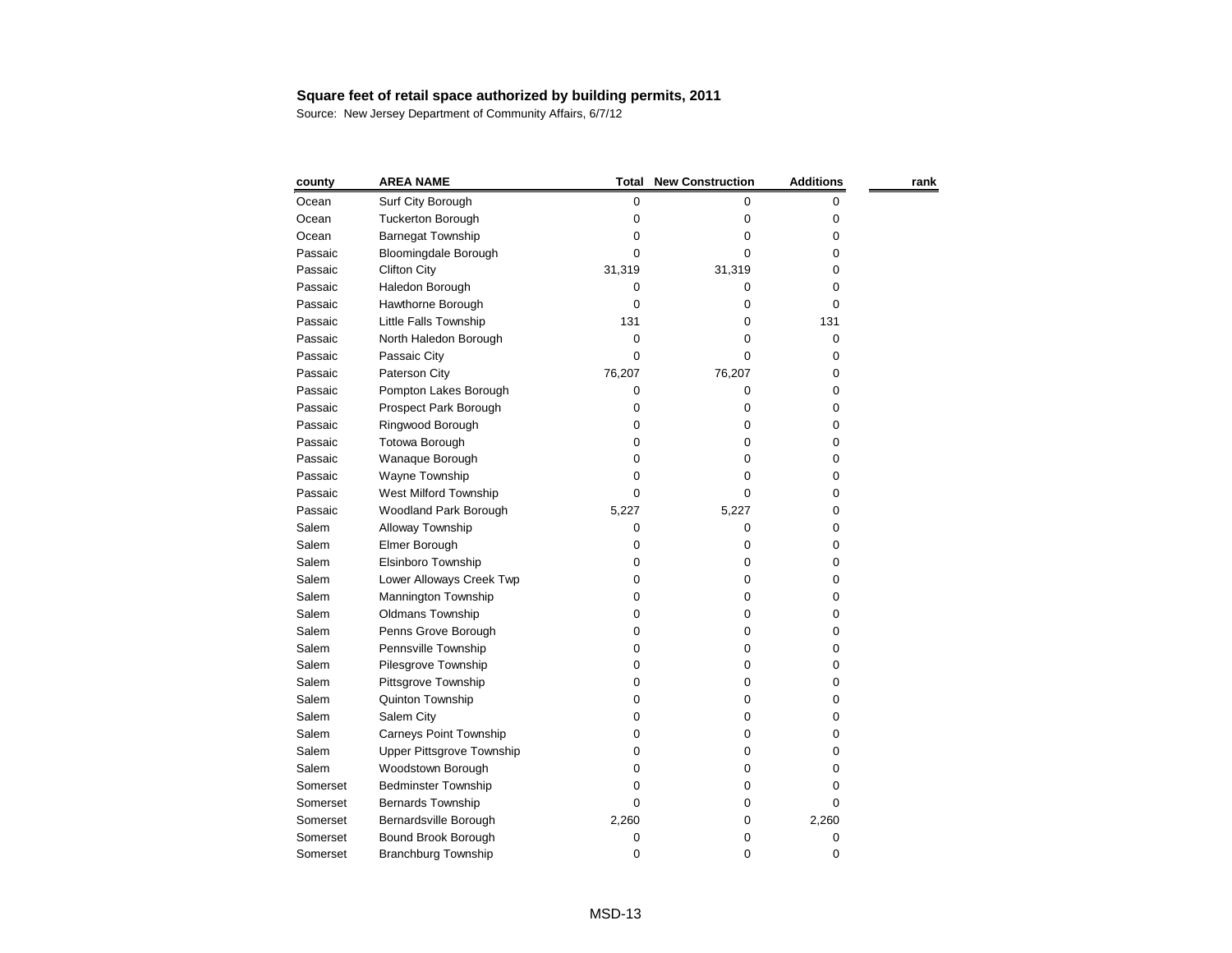| county        | <b>AREA NAME</b>             | <b>Total</b> | <b>New Construction</b> | <b>Additions</b> | rank |
|---------------|------------------------------|--------------|-------------------------|------------------|------|
| Somerset      | <b>Bridgewater Township</b>  | 22,805       | 22,805                  | 0                |      |
| Somerset      | Far Hills Borough            | 0            | 0                       | 0                |      |
| Somerset      | Franklin Township            | 17,125       | 17,125                  | 0                |      |
| Somerset      | Green Brook Township         | 0            | 0                       | 0                |      |
| Somerset      | Hillsborough Township        | 935          | 935                     | 0                |      |
| Somerset      | Manville Borough             | 0            | 0                       | 0                |      |
| Somerset      | Millstone Borough            | 0            | 0                       | 0                |      |
| Somerset      | Montgomery Township          | 16,240       | 0                       | 16,240           |      |
| Somerset      | North Plainfield Borough     | 0            | 0                       | 0                |      |
| Somerset      | Peapack and Gladstone Boroug | 0            | 0                       | 0                |      |
| Somerset      | Raritan Borough              | 0            | 0                       | 0                |      |
| Somerset      | Rocky Hill Borough           | 0            | 0                       | 0                |      |
| Somerset      | Somerville Borough           | 2,173        | 0                       | 2,173            |      |
| Somerset      | South Bound Brook Boro       | 0            | 0                       | 0                |      |
| Somerset      | Warren Township              | 0            | 0                       | 0                |      |
| Somerset      | Watchung Borough             | 0            | 0                       | 0                |      |
| <b>Sussex</b> | Andover Borough              | 0            | 0                       | 0                |      |
| <b>Sussex</b> | Andover Township             | 1            | 0                       |                  |      |
| <b>Sussex</b> | <b>Branchville Borough</b>   | 0            | 0                       | 0                |      |
| <b>Sussex</b> | Byram Township               | 0            | 0                       | 0                |      |
| <b>Sussex</b> | Frankford Township           | 0            | 0                       | 0                |      |
| <b>Sussex</b> | Franklin Borough             | 795          | 0                       | 795              |      |
| <b>Sussex</b> | Fredon Township              | 0            | 0                       | 0                |      |
| <b>Sussex</b> | Green Township               | 0            | 0                       | 0                |      |
| <b>Sussex</b> | Hamburg Borough              | 0            | 0                       | 0                |      |
| <b>Sussex</b> | Hampton Township             | 0            | 0                       | 0                |      |
| <b>Sussex</b> | Hardyston Township           | 0            | 0                       | 0                |      |
| <b>Sussex</b> | Hopatcong Borough            | 0            | 0                       | 0                |      |
| <b>Sussex</b> | Lafayette Township           | 0            | 0                       | 0                |      |
| <b>Sussex</b> | Montague Township            | 0            | 0                       | 0                |      |
| <b>Sussex</b> | Newton Town                  | 0            | 0                       | 0                |      |
| <b>Sussex</b> | Ogdensburg Borough           | 0            | 0                       | 0                |      |
| <b>Sussex</b> | Sandyston Township           | 0            | 0                       | 0                |      |
| <b>Sussex</b> | Sparta Township              | 8,384        | 8,384                   | 0                |      |
| <b>Sussex</b> | Stanhope Borough             | 0            | 0                       | 0                |      |
| <b>Sussex</b> | <b>Stillwater Township</b>   | 0            | 0                       | 0                |      |
| <b>Sussex</b> | Sussex Borough               | 0            | 0                       | 0                |      |
| <b>Sussex</b> | Vernon Township              | 0            | 0                       | 0                |      |
| <b>Sussex</b> | <b>Walpack Township</b>      | 0            | 0                       | 0                |      |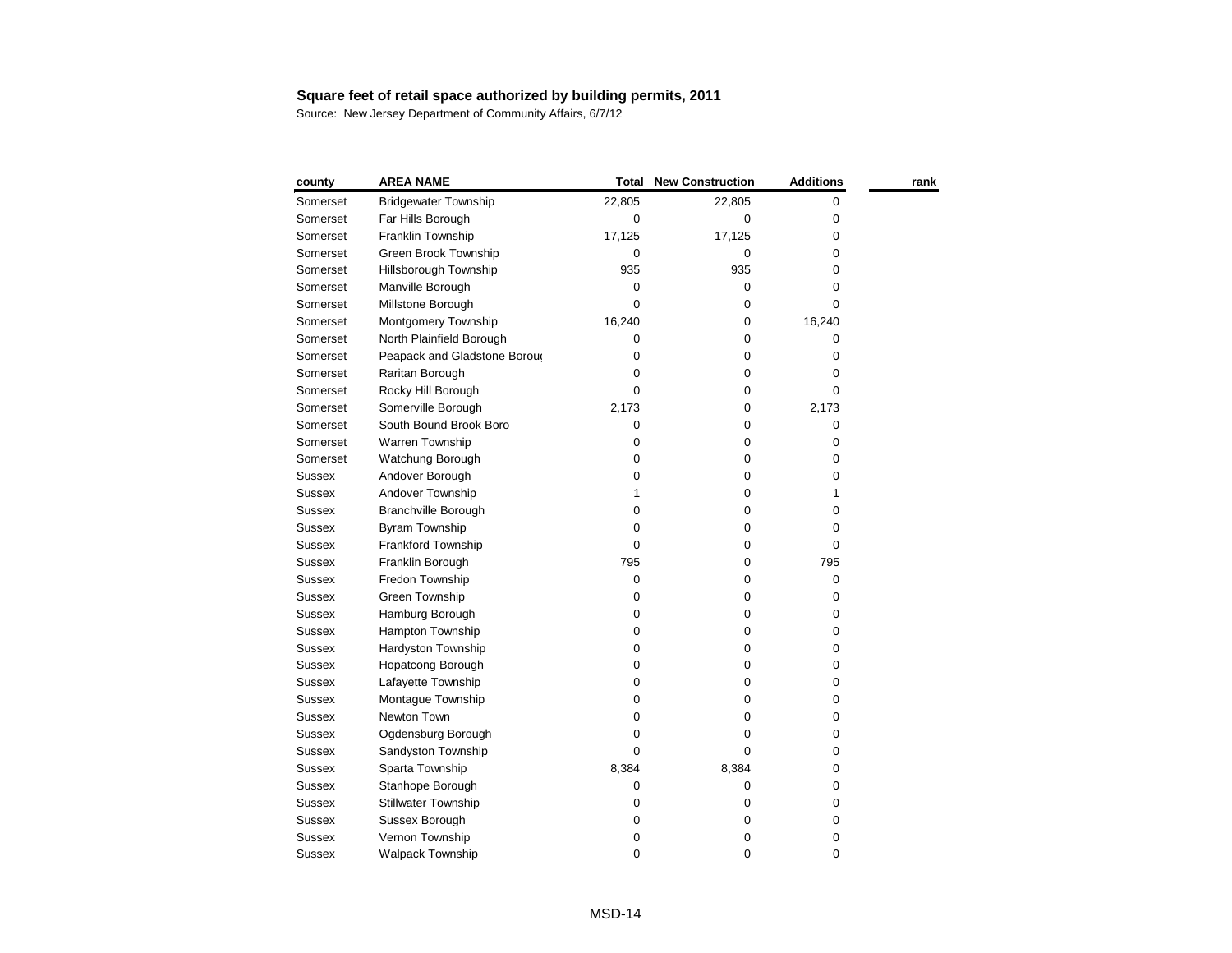| county        | <b>AREA NAME</b>           | <b>Total</b> | <b>New Construction</b> | <b>Additions</b> | rank |
|---------------|----------------------------|--------------|-------------------------|------------------|------|
| <b>Sussex</b> | Wantage Township           | 0            | 0                       | 0                |      |
| Union         | Berkeley Heights Township  | 8,629        | 2,304                   | 6,325            |      |
| Union         | <b>Clark Township</b>      | 0            | 0                       | 0                |      |
| Union         | Cranford Township          | 0            | 0                       | 0                |      |
| Union         | Elizabeth City             | 11,367       | 11,367                  | 0                |      |
| Union         | Fanwood Borough            | 10,001       | 10,001                  | 0                |      |
| Union         | Garwood Borough            | 0            | 0                       | 0                |      |
| Union         | Hillside Township          | 0            | 0                       | 0                |      |
| Union         | Kenilworth Borough         | 0            | 0                       | 0                |      |
| Union         | <b>Linden City</b>         | 0            | 0                       | 0                |      |
| Union         | Mountainside Borough       | 16,488       | 0                       | 16,488           |      |
| Union         | New Providence Borough     | 0            | 0                       | 0                |      |
| Union         | <b>Plainfield City</b>     | 0            | 0                       | 0                |      |
| Union         | Rahway City                | 0            | 0                       | 0                |      |
| Union         | Roselle Borough            | 0            | 0                       | 0                |      |
| Union         | Roselle Park Borough       | 0            | 0                       | 0                |      |
| Union         | Scotch Plains Township     | 0            | 0                       | 0                |      |
| Union         | Springfield Township       | 0            | 0                       | 0                |      |
| Union         | <b>Summit City</b>         | 0            | 0                       | 0                |      |
| Union         | Union Township             | 13,344       | 13,344                  | 0                |      |
| Union         | <b>Westfield Town</b>      | 0            | 0                       | 0                |      |
| Union         | Winfield Township          | 0            | 0                       | 0                |      |
| Warren        | Allamuchy Township         | 0            | 0                       | 0                |      |
| Warren        | Alpha Borough              | 0            | 0                       | 0                |      |
| Warren        | <b>Belvidere Town</b>      | 0            | 0                       | 0                |      |
| Warren        | <b>Blairstown Township</b> | 0            | 0                       | 0                |      |
| Warren        | Franklin Township          | 0            | 0                       | 0                |      |
| Warren        | Frelinghuysen Township     | 0            | 0                       | 0                |      |
| Warren        | Greenwich Township         | 0            | 0                       | 0                |      |
| Warren        | Hackettstown Town          | 0            | 0                       | 0                |      |
| Warren        | Hardwick Township          | 0            | $\boldsymbol{0}$        | 0                |      |
| Warren        | Harmony Township           | 0            | 0                       | 0                |      |
| Warren        | Hope Township              | 0            | 0                       | 0                |      |
| Warren        | Independence Township      | 0            | 0                       | 0                |      |
| Warren        | Knowlton Township          | 0            | 0                       | 0                |      |
| Warren        | Liberty Township           | 0            | 0                       | 0                |      |
| Warren        | Lopatcong Township         | 0            | 0                       | 0                |      |
| Warren        | Mansfield Township         | 0            | 0                       | 0                |      |
| Warren        | Oxford Township            | 0            | 0                       | 0                |      |